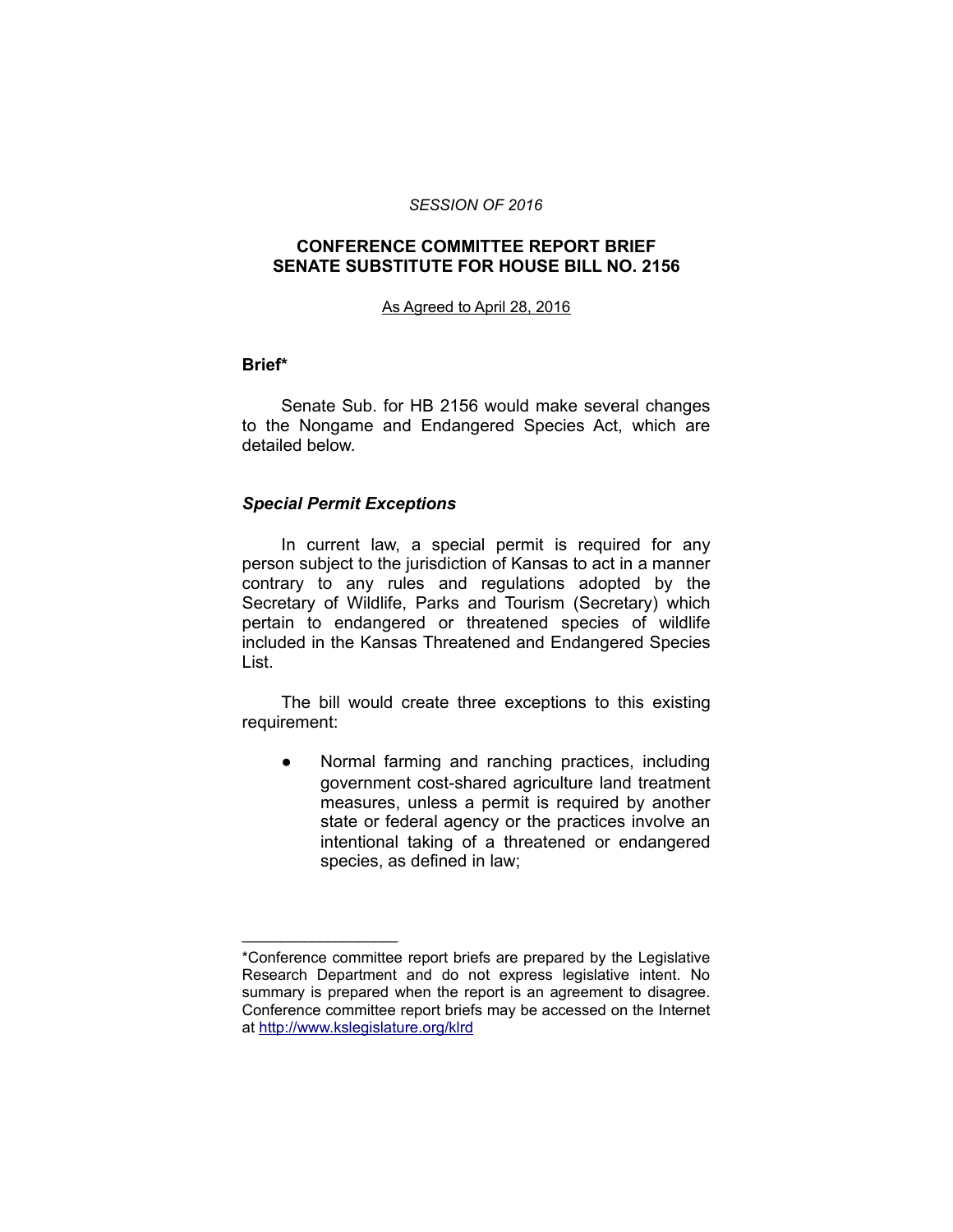- Development of residential and commercial property on privately owned property financed with private, non-public funds, unless a permit is required by another state or federal agency or the development involves an intentional taking of a threatened or endangered species, as defined in law; and
- Activities for which a person has obtained a scientific, educational, or exhibition permit.

The bill also would declare that for purposes of this section, a permit required by another state or federal agency would not include a certification or registration.

# *Recovery Plans*

The bill would require on and after July 1, 2016, for all new species listed as endangered or threatened by the Secretary, recovery plans for the species be completed within four years of the species being listed. If the recovery plan is not completed within four years, no permit would be required for activities that would otherwise require a permit until the recovery plan is complete. This provision of the bill would not apply to any endangered or threatened species listed under the federal Endangered Species Act of 1973.

The Secretary would be required to submit an annual report on all species listed as endangered or threatened, as of June 30, 2016, to the Senate Committee on Natural Resources and the House Committee on Agriculture and Natural Resources. This report would include:

- The status of any species with a completed recovery plan;
- The status of species with a recovery plan currently in process, but not yet complete; and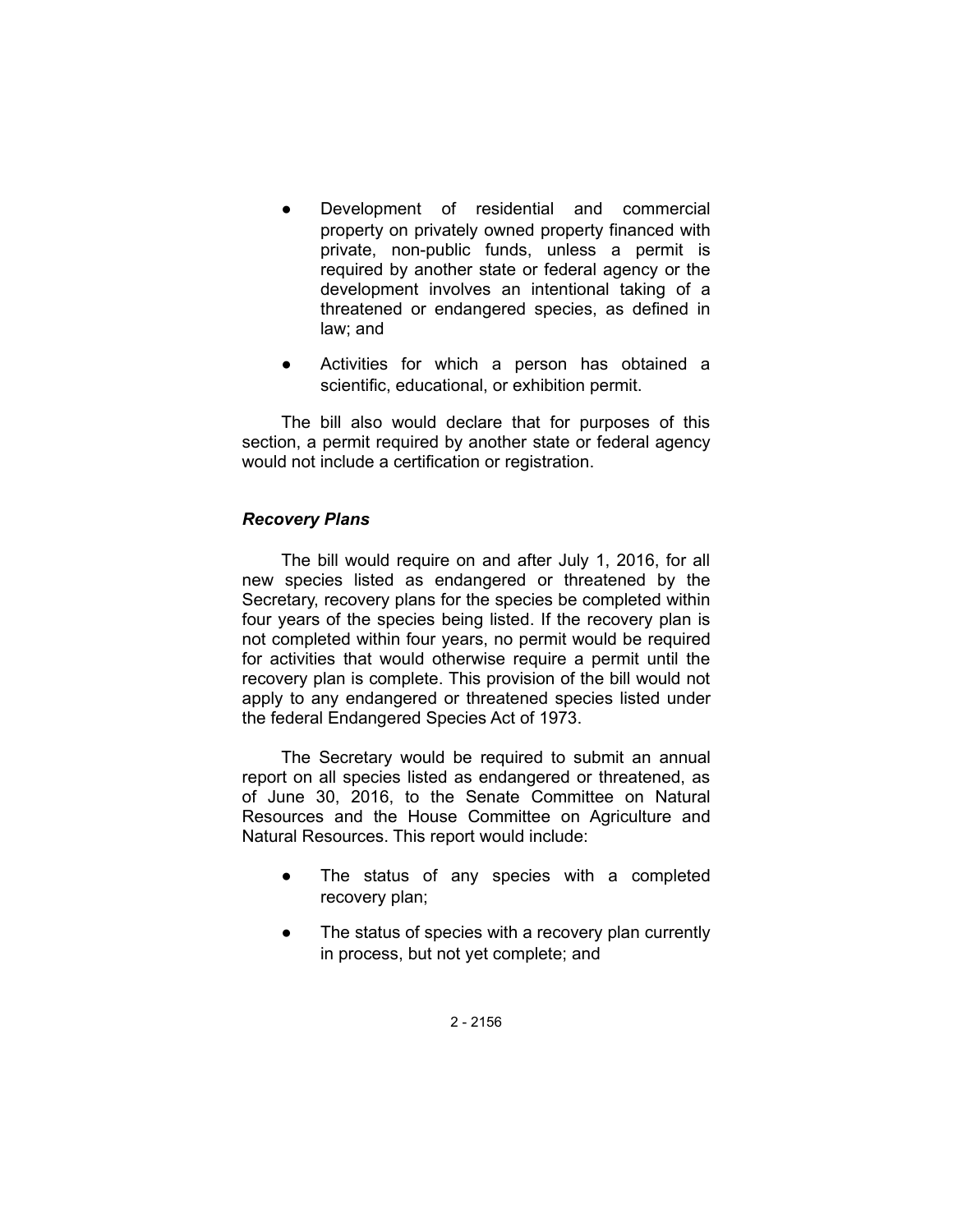Future goals for completing recovery plans for any listed species that does not yet have a recovery plan.

In addition, the Secretary would be required to publish and maintain each developed and implemented recovery plan on the Kansas Department of Wildlife, Parks and Tourism (KDWPT) website.

## **Conference Committee Action**

The Conference Committee agreed to remove the contents of the Senate Substitute version of this bill and agreed to insert the contents of HB 2547 that pertain to the Nongame and Endangered Species Act, which was introduced and originally heard in the Senate Committee as SB 384.

# **Background**

[*Note:* this Conference Committee removed the contents of Senate Sub. for HB 2156 and placed a modified version of the language into House Sub. for SB 337. The Conference Committee then inserted into the bill the contents of HB 2547 regarding the Nongame and Endangered Species Act. Prior Conference Committee action removed this language from HB 2547, which left the Conference Committee with only the provisions pertaining to the Bob Grant Bison Herd. The language regarding the Nongame and Endangered Species Act was introduced and had a hearing in the Senate Committee as SB 384 prior to the Senate Committee adding SB 384 to HB 2547. Background information on SB 384 follows.]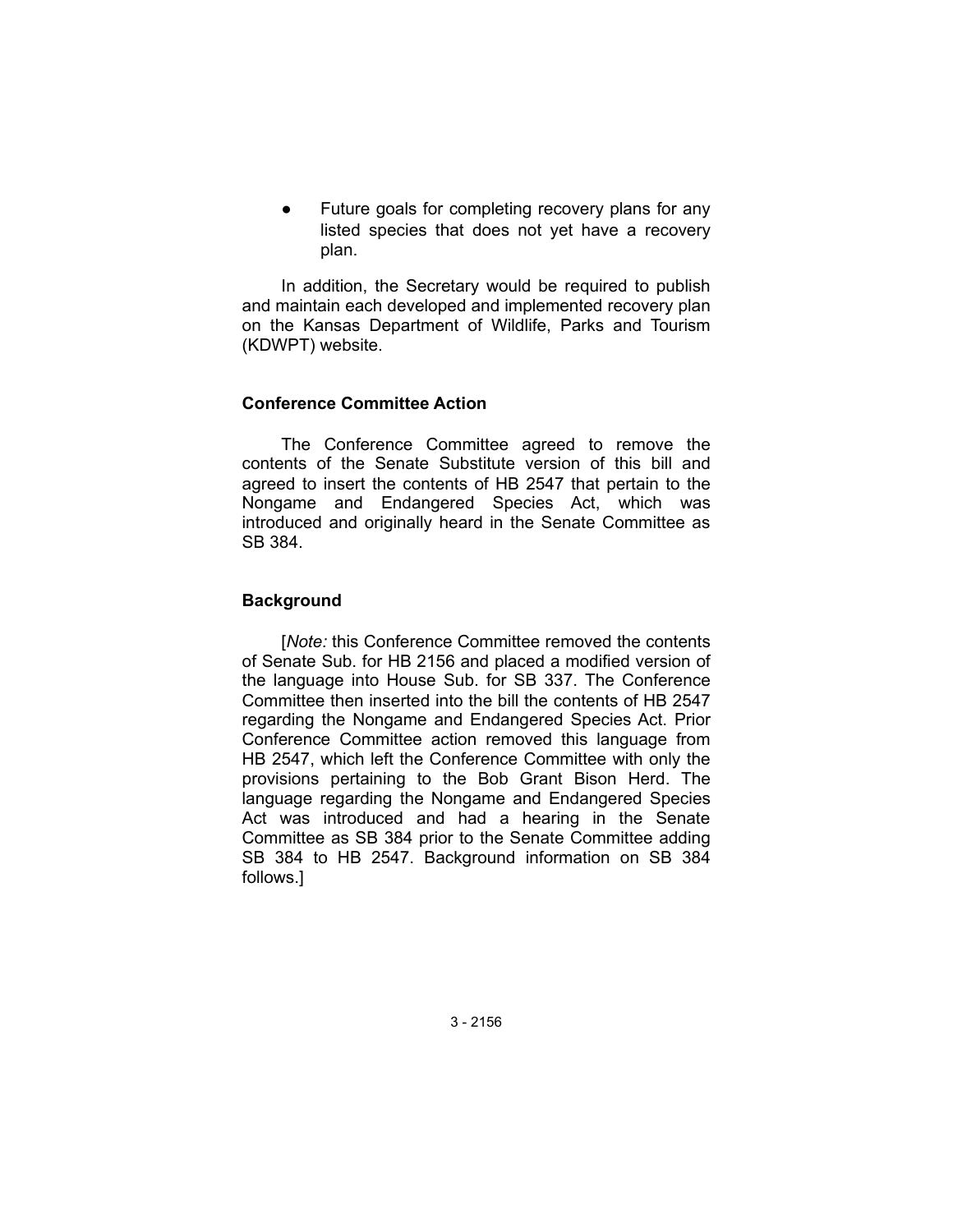## *SB 384 Background*

At the hearing before the Senate Committee on Natural Resources, representatives of the Kansas Livestock Association and the Kansas Farm Bureau provided testimony in favor of the bill. A representative of Westar Energy provided written neutral testimony on the bill.

The Secretary of Wildlife, Parks and Tourism, along with representatives of The Nature Conservancy, Kansas Sierra Club, and Audubon of Kansas, presented testimony in opposition to the bill. Written opponent testimony was provided by representatives of Pheasants Forever, Inc., and Quail Forever; the Kansas Natural Resource Council; the Kansas Chapter of The Wildlife Society; and the Kansas Wildlife Federation.

The Chairman of the Senate Committee appointed a subcommittee to further discuss the bill, which included Senators Smith, Arpke, and Francisco.

The Senate Committee adopted a balloon amendment that amended the bill as follows:

- Deleted Section 1 of the original bill;
- Deleted new language pertaining to the Secretary adopting rules and regulations;
- Added language to clarify the exceptions to requiring a special permit and deleted new language regarding publicly funded actions;
- Added language to define permits required by another state or federal agency;
- Deleted new language regarding the effective date of rules and regulations being 30 days after the publication of a recovery plan; and